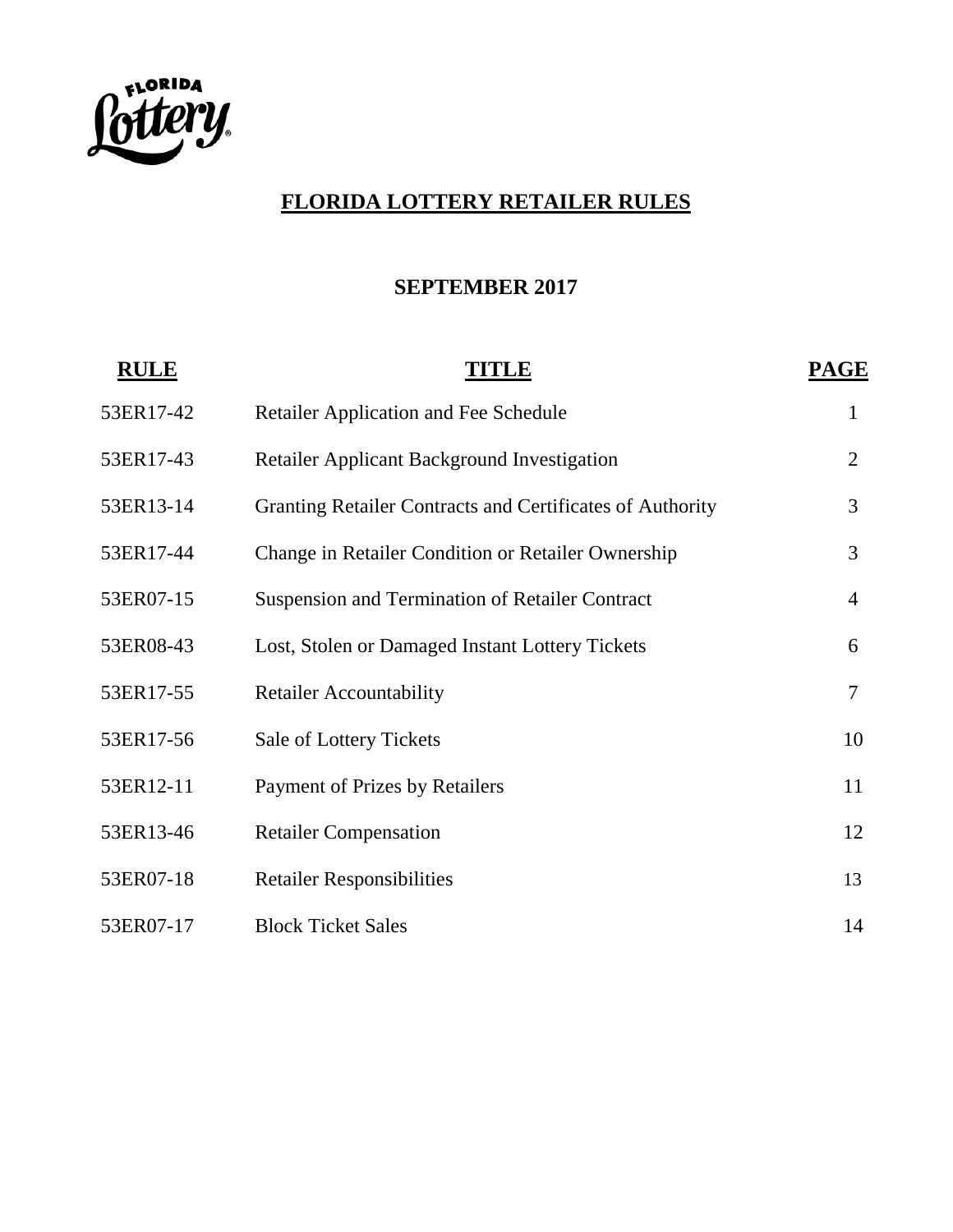## **53ER17-42 Retailer Application and Fee Schedule**

- (1) New Applicants.
	- (a) Any person interested in contracting with the Lottery as a retailer shall file Form DOL-129, Retailer Application; or Form DOL-129-1, Retailer Application in Spanish; or Form DOL-129C, Chain Account Retailer Application, as applicable.
	- (b) For the initial sales location, each applicant shall submit a fee of \$100.00 along with the appropriate retailer application set forth in paragraph (a), above.
	- (c) An application for an additional location must be submitted to the Lottery on Form DOL-129, DOL-129-1, DOL-129C, or Form DOL-129CA, Chain Account Retailer Additional Location Application, as applicable, and must be accompanied by a fee of \$25.00 for each additional location.
	- (d) Each applicant shall be subject to a background investigation, which can include fingerprinting.
	- (e) Organizations which are publicly traded on a national securities exchange must submit the following:
		- 1. Form DOL-129C, including Section 4 entitled "Information on Publicly Traded Organizations;" and
		- 2. Form DOL-374, Publicly Traded Organization Retailer Affidavit. Form DOL-374 will be provided to the applicant during the application process and must be completed by a corporate officer or legal counsel to state whether the corporation, any of its
	- executive officers or its chairperson has been convicted of, or entered a plea of guilty or nolo contendere to a felony committed in the preceding ten years, regardless of adjudication. (f) Organizations which are not publicly traded on a national securities exchange shall be subject to
	- the background investigation provisions set forth in accordance with rules of the Florida Lottery governing retailer applicant background investigations. A copy of the current rule can be obtained from the Florida Lottery, Retailer Contracting, 250 Marriott Drive, Tallahassee, Florida 32399-6573.
- (2) Renewal Application.

Retailer contracts shall be renewed by execution of a new retailer contract. Prior to the expiration of a retailer contract, a retailer shall submit Form DOL-307, Application for Contract Renewal, or Form DOL-320, Application for Chain Account Contract Renewal, and a new retailer contract signed by the retailer, along with a fee of \$10.00 per location and \$25.00 for each new officer, director, or shareholder of 10% or more of the corporation since the last application. Renewal applicants shall be subject to a background investigation and fingerprinting may be required.

(3) Change of Location.

An application to change a location must be submitted to the Lottery at least thirty days in advance of the change, on Form DOL-129, DOL-129-1, or DOL-129C, as applicable, and must be accompanied by a fee of \$10.00.

- (4) All application fees shall be non-refundable unless the initial application is denied because the applicant or the location fails the Lottery's marketing evaluation, in which case the application fee for that location shall be refunded to the applicant.
- (5) Applications and subsequent contracts, if any, are not assignable or transferable to any person or entity.
- (6) Any department, commission, agency, or instrument of the state, or its subdivisions, or any municipality or county, that seeks a contract as a retailer shall bear the burden of securing approval of any other person, board, commission, agent, or instrumentality of the state, or its subdivisions, or municipality or county, which may have controlling authority over the applicant.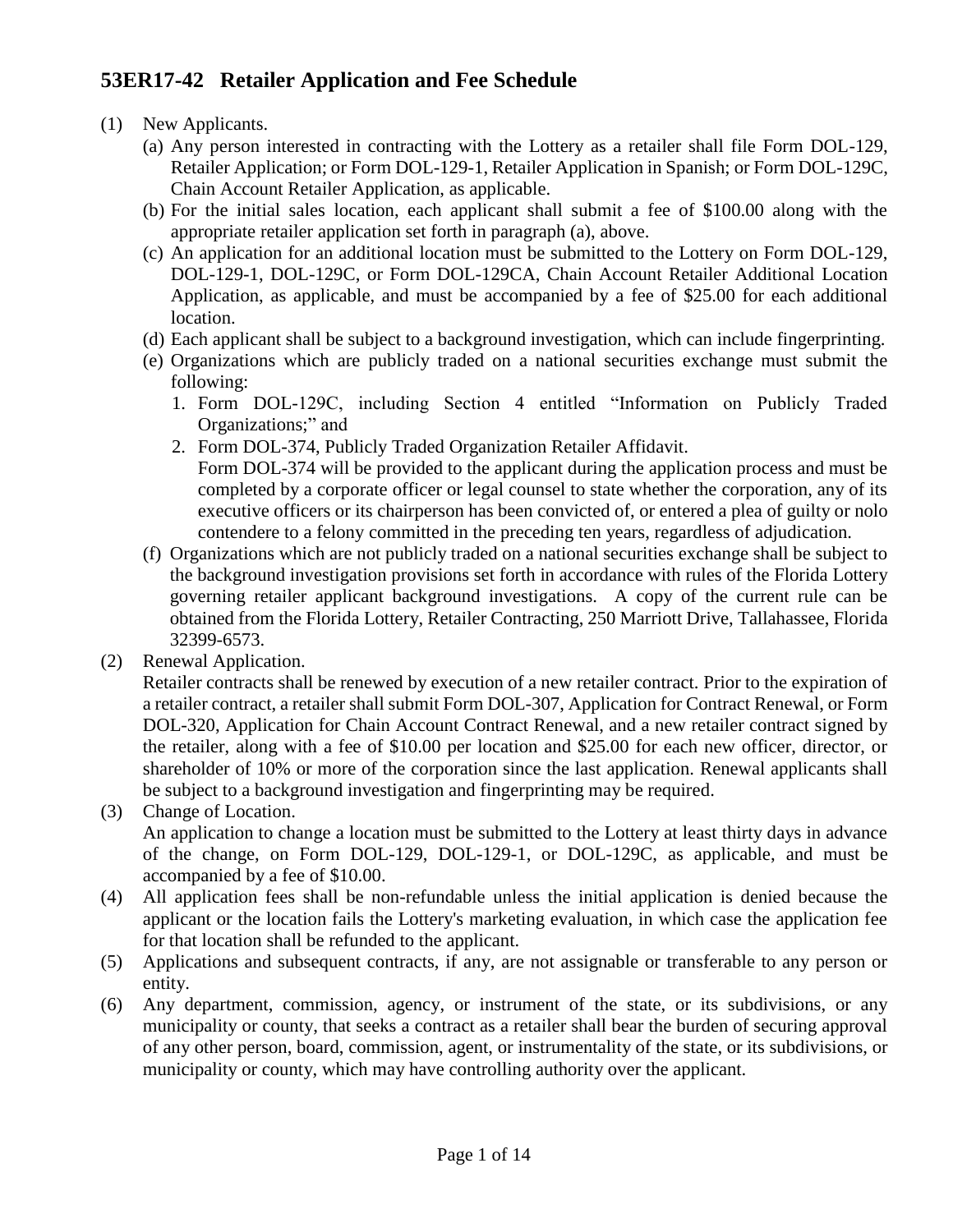(7) The following forms are incorporated herein by reference and may be obtained by writing to the Department of the Lottery, Retailer Contracting, 250 Marriott Drive, Tallahassee, Florida 32399- 6573:

Form DOL-129, Retailer Application, revised 7/17,

Form DOL-129-1, Retailer Application in Spanish, revised 7/17, Form DOL-129C, Chain Account Retailer Application, revised 7/17, Form DOL-129CA, Chain Account Retailer Additional Location Application, revised 7/17, Form DOL-374, Publicly Traded Organization Retailer Affidavit, revised 7/17, Form DOL-307, Application for Contract Renewal, revised 7/17, and Form DOL-320, Application for Chain Account Contract Renewal, revised 7/17 Forms DOL-129, DOL-129-1, DOL-129C, and DOL-129CA may also be obtained from the Lottery's website at [www.flalottery.com.](http://www.flalottery.com/)

(8) This emergency rule replaces Emergency Rule 53ER13-66.

Rulemaking Authority 24.105(15), 24.109(1), 24.112(1) F.S., Law Implemented 24.112 F.S. History— New 7-28-17, Replaces 53ER13-66.

### **53ER17-43 Retailer Applicant Background Investigation**

- (1) Background investigations shall be conducted on new applicants, renewal applicants and new officers, partners, directors, managing members as well as shareholders of ten percent (10%) or more interest in the business.
- (2) Organizations that are publicly traded on a national securities exchange shall be required to submit the forms set forth in the rule governing retailer application and fee schedule. A copy of the current rule can be obtained from the Florida Lottery's website at [flalottery.com](http://www.flalottery.com/) or Florida Lottery, Retailer Contracting Division, 250 Marriott Drive, Tallahassee, Florida 32399-6573. Investigation of any such organization shall include a review of its business credit report, financial statements, criminal history, and Lottery payment history, if any.
- (3) The investigation by the Lottery of the owners, partners, managing members, corporate officers, directors and shareholders of organizations that are not publicly traded on a national securities exchange shall include the following:
	- (a) A sole proprietor's consumer credit history, criminal history and Lottery payment history, if any;
	- (b) A partner's consumer credit history, criminal history and Lottery payment history, if any;
	- (c) For limited partnerships and limited liability companies, the names of the managing members and general partner must be disclosed as well as any limited partner with ten percent (10%) or more interest in the business. These individuals will be investigated in the following areas:
		- 1. Consumer credit history, if business credit information is unavailable or inconclusive;
		- 2. Criminal history;
		- 3. Lottery payment history, if any.
	- (d) For corporations, the names of all corporate officers and directors must be disclosed as well as shareholders of ten percent (10%) or more interest in the business. These individuals will be investigated in the following areas:
		- 1. Consumer credit history, if business credit information is unavailable or inconclusive;
		- 2. Criminal history;
		- 3. Lottery payment history, if any.
- (4) A retailer applicant shall be required to post a bond, certificate of deposit, or other security if it is determined during the background investigation that such requirement is necessary to secure payment of lottery proceeds.

Rulemaking Authority 24.109(1), 24.112(1) FS. Law Implemented 24.112(2) FS. History—New 7-28-17, Replaces 53ER12-67.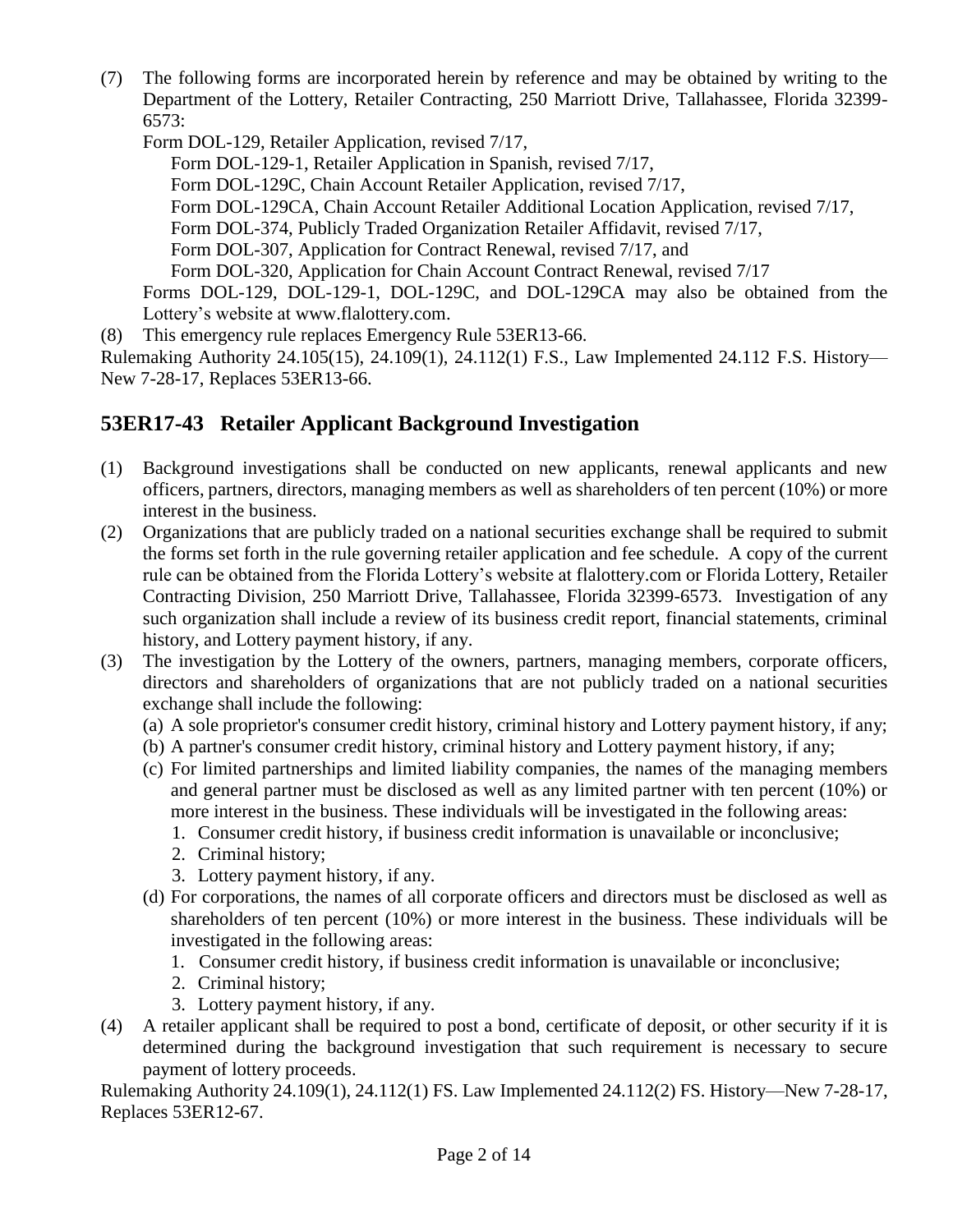## **53ER13-14 Granting Retailer Contracts and Certificates of Authority**

- (1) Retailer contracts shall authorize the sale of lottery tickets.
- (2) Retailer contracts shall have a term of four years and shall be renewable upon successful completion of the renewal process. Renewed retailer contracts shall be executed prior to the expiration of an existing contract. If a renewal contract is not executed prior to expiration of the current contract, the retailer's ticket sales and terminal activity shall be immediately terminated.
- (3) Following complete execution of the retailer contract, the Florida Lottery shall issue a Certificate of Authority, DOL-130, revised 2/13, and incorporated herein by reference, to each retailer for purposes of display. This form may be obtained from the Florida Lottery, Retailer Contracting, 250 Marriott Drive, Tallahassee, Florida 32399-6573. The Certificate of Authority shall bear the name of the contracted retailer and the address of the contracted premises. The Certificate of Authority shall be posted in a conspicuous location on the premises accessible to the public.
- (4) The Florida Lottery is authorized to provide a temporary Certificate of Authority to a contracted retailer for the sale of lottery tickets at special events. Special events are public activities throughout the State of Florida, such as fairs, festivals, concerts and sporting events, in which the Florida Lottery participates as a sponsor.

(5) This emergency rule replaces Emergency Rule 53ER05-11, Fla. Admin. Code.

Rulemaking Authority 24.109(1), 24.112(1) FS. Law Implemented 24.112 FS. History--New 3-1-13, Replaces 53ER05-11, Fla. Admin. Code.

#### **53ER17-44 Change in Retailer Condition or Retailer Ownership**

(1) Change in Retailer Condition.

A retailer or any person listed on the retailer's application or renewal application shall report to the Lottery any of the below-listed adverse events during the term of the retailer's contract:

- (a) Arrest or conviction of, or entry of a plea of guilty or nolo contendere, regardless of adjudication, to an offense punishable as a felony or an offense involving dishonesty or gambling;
- (b) Incurrence of a tax delinquency with the federal government or any taxing authority within the State of Florida; or
- (c) Commencement of a voluntary or involuntary bankruptcy case.

Notification shall be made in writing within fifteen days of the occurrence of the events listed in paragraphs (1)(a) and (b), above. Notification for commencement of a bankruptcy case shall be made immediately. Notification should be sent to Florida Lottery, Retailer Contracting, 250 Marriott Drive, Tallahassee, Florida 32399-6573.

- (2) Change in Retailer Ownership.
	- (a) No Certificate of Authority or retailer contract is assignable or transferable between persons or locations. To avoid an interruption or termination of lottery ticket sales, any change in ownership of a retailer's place of business shall be preceded by the filing and approval of a Retailer Application as provided in accordance with rules of the Florida Lottery governing retailer applications, and the issuance of a new Certificate of Authority. A copy of the current rule governing retailer applications can be obtained from the Florida Lottery's website at [flalottery.com,](http://flalottery.com/) or by writing to the Florida Lottery, Retailer Contracting, 250 Marriott Drive, Tallahassee, Florida 32399-6573.
	- (b) Any of the following will be considered a change of ownership:
		- 1. Sale of the business;
		- 2. Change in the form of ownership of the business;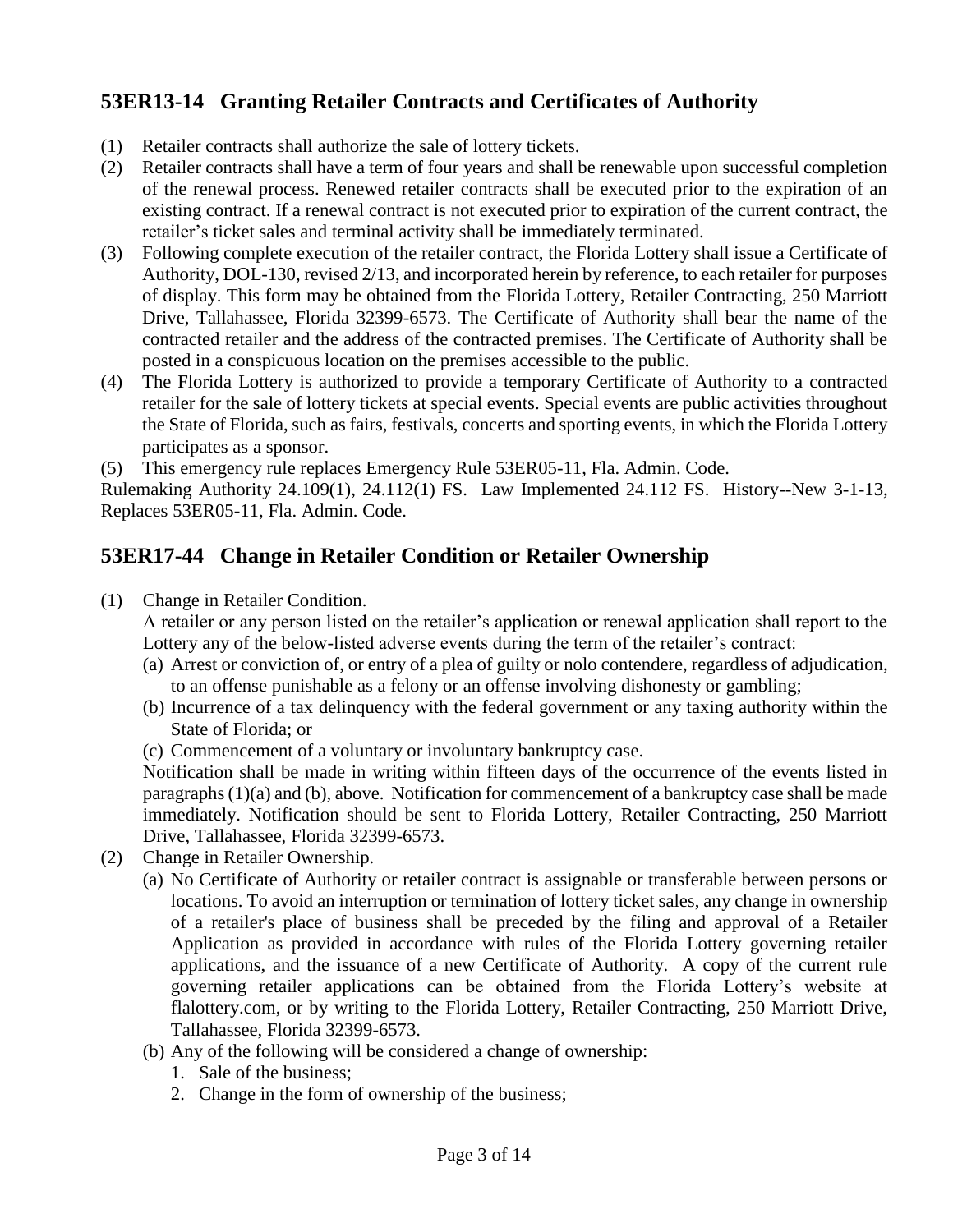- 3. Change of general partners in a limited or general partnership; or
- 4. Death of a sole proprietor.
- (c) A retailer shall notify the Lottery immediately of the occurrence or pending occurrence of any of the change of ownership conditions listed in the preceding subparagraphs.
- (d) A retailer that is a corporation or limited liability company shall immediately notify the Lottery of any change of officers or directors, managing members, and transfers of 10 percent or more of its corporate stock.

Notification shall be given by filing a retailer application and following the procedures set out in accordance with rules of the Florida Lottery governing retailer applications. If as a result of its investigation the Lottery determines that any new officer, director, managing member or shareholder of 10 percent or more of the corporate stock would have caused the initial retailer application to be denied, the retailer will be given an opportunity to sever its relationship with the officer, director, managing member, or shareholder. If the retailer does not sever the relationship, the Lottery shall terminate the retailer contract. A non-refundable background investigation fee of \$25 per person investigated shall accompany the notice of change by the retailer.

(3) This emergency rule replaces Emergency Rule 53ER05-12.

Rulemaking Authority 24.109(1), 24.112(1) FS, Law Implemented 24.112 FS. History—New 7-28-17, Replaces 53ER05-12.

#### **53ER07-15 Suspension and Termination of Retailer Contract**

- (1) A retailer contract can be terminated by the retailer at any time upon written notice to the Lottery.
- (2) The Lottery will review a retailer's contract and any later-filed application for a new contract, if the retailer has failed to comply with the terms of the current or former retailer contract, or under any of the circumstances listed below, and, based upon the findings of its review, will determine whether to suspend or terminate the current contract or reject the later-filed application.
	- (a) Retailer has provided false or misleading information in obtaining or attempting to obtain a retailer contract and Certificate of Authority.
	- (b) Retailer has been convicted of, or has entered a plea of guilty or nolo contendere, regardless of adjudication, to an offense punishable as a felony; or has been convicted of, or has entered a plea of guilty or nolo contendere, regardless of adjudication, to any gambling-related offense.
	- (c) Retailer has outstanding tax delinquencies owed to the federal government or any taxing authority within the State of Florida.
	- (d) Retailer has jeopardized the integrity, security or efficient operation of the Lottery.
	- (e) The ownership or location of the business has changed.
	- (f) Retailer has failed to accurately account for lottery tickets, revenues or prizes as required by the Lottery.
	- (g) Retailer has failed to remit or is delinquent in remitting money owed to the Lottery.
	- (h) Retailer has committed any fraud, deceit or misrepresentation to the Lottery or to any individual purchasing a lottery ticket or tickets from Retailer.
	- (i) Retailer has sold a lottery ticket or paid a prize to any person under eighteen (18) years of age.
	- (j) Retailer has sold a lottery ticket at any place other than the place authorized in its Certificate of Authority.
	- (k) Retailer has not prominently displayed its Certificate of Authority at the approved sales location.
	- (l) Retailer has not prominently displayed and maintained ticket displays/dispensers and point-ofsale materials provided by the Lottery.
	- (m)Retailer has not made point-of-sale information for lottery products accessible to the public.
	- (n) Retailer has sold tickets at a price other than established by the Lottery.
	- (o) Retailer has violated any rule or regulation promulgated by the Lottery.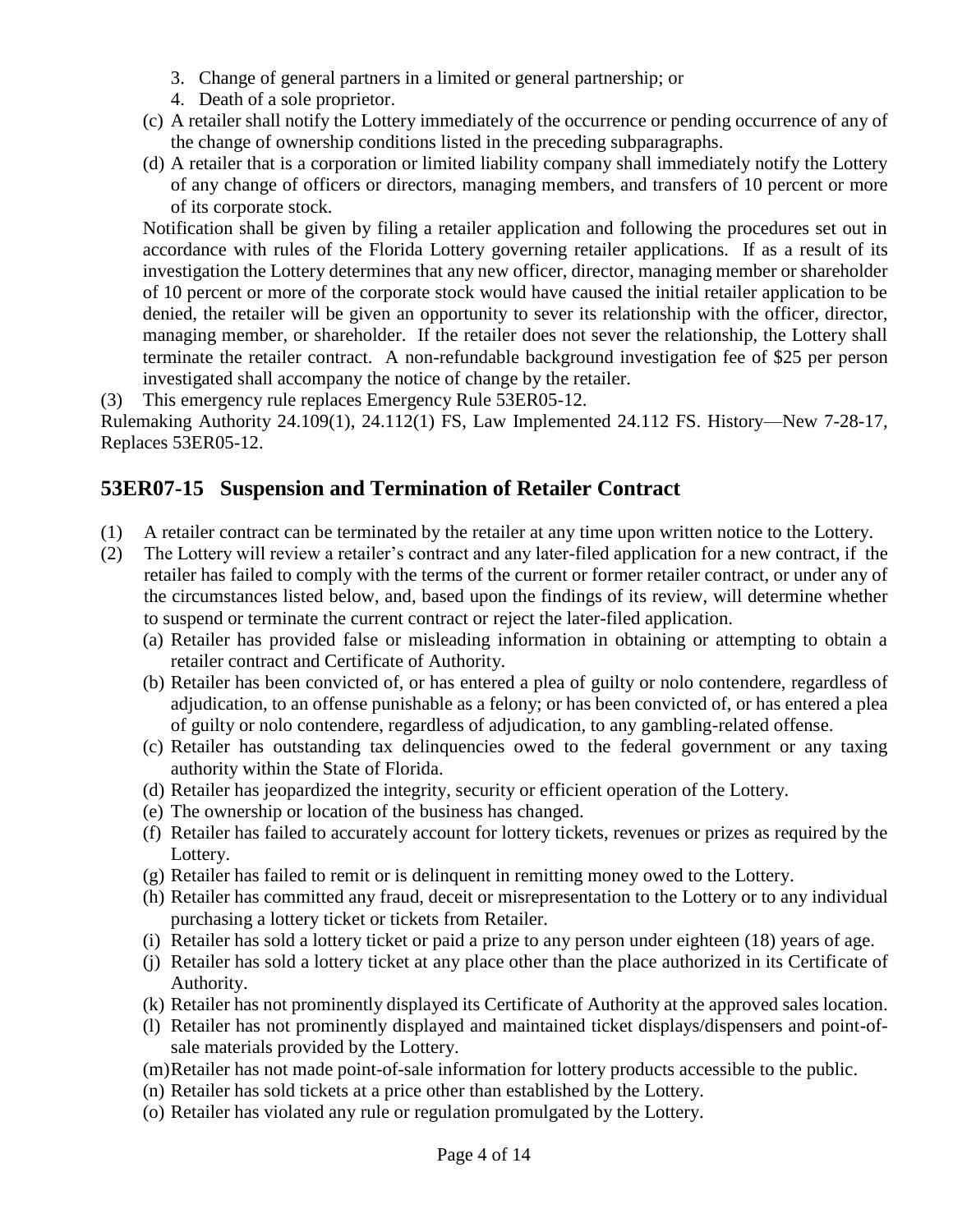- (p) Retailer has violated any directive or instruction issued by the Lottery.
- (q) Retailer has violated any provision of Chapter 24, Florida Statutes.
- (r) Retailer's reputation is no longer consistent with the protection of the public interest.
- (s) Retailer has materially changed any factor considered by the Lottery in selecting the retailer.
- (t) Retailer has engaged in conduct prejudicial to public confidence in the Lottery.
- (u) Retailer has exchanged a book(s), ticket(s), or ticket stock with another retailer or location.
- (v) Retailer has purchased a book(s) or ticket(s) from another lottery retailer for resale.
- (w)Retailer has charged a fee to redeem a lottery ticket or has required a customer to purchase another item in order to purchase a lottery ticket.
- (x) Retailer has paid a prize of \$600 or more.
- (y) Retailer has violated the Lottery's ethics rules or policies.
- (3) The Lottery will review the retailer contract of the retailer with the lowest average weekly ticket sales of all Lottery retailers statewide who have been active for at least 26 weeks upon receipt of a retailer application from a business whose sales are projected to exceed the weekly sales average of the retailer that is under review and will terminate such retailer contract, subject to considerations of public convenience (whether the retailer is in a remote location or whether there are other retailers available within a reasonable distance); whether there are extenuating circumstances that have adversely impacted sales volume (for example, the retailer's business is seasonal; road construction has caused a temporary decrease in normal sales volume; or other factors that are temporary in nature); the impact, if any, on the status of a corporate or chain (multi-location) retailer if a terminal is removed from one of the retailer's locations; and the impact, if any, on the overall level of participation of minority businesses as Lottery retailers.
- (4) If a retailer possesses multiple locations, restriction, suspension or termination of one (1) location is grounds for restriction, suspension or termination of the others.
- (5) The Lottery will review a retailer contract for immediate suspension without prior notice if the Lottery determines that immediate suspension is necessary to ensure the integrity, security, honesty, or fairness of the operation of the Lottery. Reasons that would result in such a determination include, for example, circumstances in which the retailer intentionally fails to tender a ticket or coupon to the player.
- (6) The Lottery will review a retailer contract for temporary suspension if the Lottery determines that the retailer, or any of its officers, directors, or employees has been arrested for any violation of law occurring on the retail premises, such as dealing in stolen property, unlawful sale of controlled substances, or maintaining a nuisance.
- (7) A retailer whose contract has been terminated for the reasons set forth in paragraph (2)(b) above is prohibited from reapplying for a retailer contract for a period of one (1) year from the date of conviction or entry of plea and any application received during this time period will be rejected. In reviewing any subsequent application from such a retailer, the Lottery will consider the following factors:
	- (a) Whether the retailer has been pardoned or had his civil rights restored; and
	- (b) Whether, subsequent to such conviction or plea, the retailer has engaged in the kind of lawabiding commerce and good citizenship that would reflect well upon the integrity of the Lottery. Examples of such conduct would include sustained active involvement in community service organizations or activities; and sustained active involvement in professional or trade associations. To be considered by the Lottery, such law-abiding commerce and good citizenship must be of sufficient duration and degree as to offset any negative effects on the retailer's reputation and, by association, the Lottery's reputation. Under this paragraph, the burden shall be on the retailer to prove to the satisfaction of the Lottery that the retailer has engaged in the kind of law-abiding commerce and good citizenship that would reflect well upon the integrity of the Lottery; and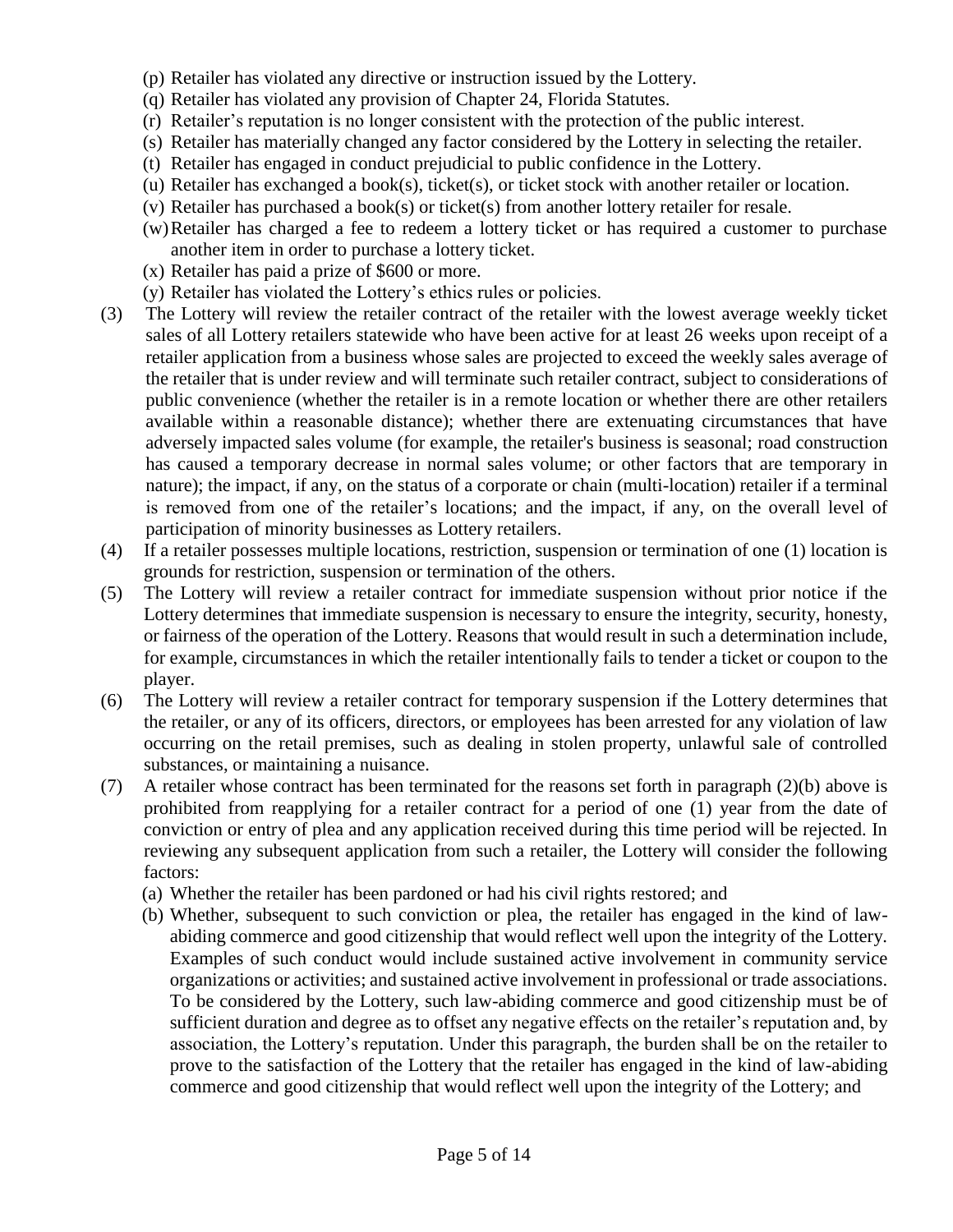- (c) Whether, if the retailer is a firm, association, partnership, trust, corporation or other entity, the retailer has terminated its relationship with the person whose actions directly contributed to the conviction or plea.
- (8) A retailer's sole remedy following termination or suspension of its retailer contract is by such civil action as may be appropriate.

Rulemaking Authority 24.109(1) 24.112(1) FS. Law Implemented 24.112(5) FS. History--New 3-16-07 Replaces 53ER06-24.

#### **53ER08-43 Lost, Stolen or Damaged Instant Lottery Tickets**

- (1) Reporting Requirement.
	- (a) Upon the theft, loss, or damage of instant lottery tickets the retailer shall immediately report the incident to the Lottery Division of Security at (850) 487-7752.
	- (b) For purposes of this rule, tickets that have latex removed or that have been "scratched" are not considered "damaged tickets" and shall not be accepted for retailer account adjustment.
- (2) Inactive Tickets.

If tickets from a book are lost, stolen or damaged before the book has been activated, the retailer will be charged a service fee equal to fifty percent (50%) of the value of the book, less sales commission, except as follows:

- (a) If the retailer provides the Lottery with a copy of a police report reporting the theft of tickets, the retailer shall be charged a non-refundable service fee of five dollars (\$5.00) for each book reported stolen.
- (b) The retailer will not be charged a service fee for books missing from a shipment provided the retailer reports the books as missing to the Lottery within seven (7) days of receipt of the shipment.
- (c) A retailer will not be charged a service fee for books damaged by the vendor provided such damage is reported to the Lottery within seven (7) days of receipt of the shipment containing the damaged books.
- (3) Active Tickets.

If tickets from a book are lost, stolen or damaged after the book has been activated, the retailer shall be charged the retail value of the book of tickets multiplied by the percentage of low-tier winning tickets redeemed as of the date the book is reported lost, stolen or damaged, less the retailer's sales commission(s).

(4) Settled Tickets.

If a retailer settles a book of active tickets and subsequently reports unsold tickets as lost, stolen or damaged, the retailer will be credited an amount equal to the retail value of the book less the amount calculated as set forth in subsection (3) above.

- (5) The retailer shall return to the Lottery tickets recovered by the retailer subsequent to the tickets being reported lost, stolen or damaged.
- (6) Payment for Tickets.

Accounting for lost, stolen or damaged tickets will be reflected on the retailer's weekly Settlement Report, as follows:

- (a) The amount due the Lottery for the active books will be included with the book sales value.
- (b) The amount due the Lottery for the inactive books will be reflected as an adjustment. No adjustment will be made to the retailer's account upon return to the Lottery of active lost, stolen or damaged tickets recovered by the retailer subsequent to the tickets being reported lost, stolen or damaged.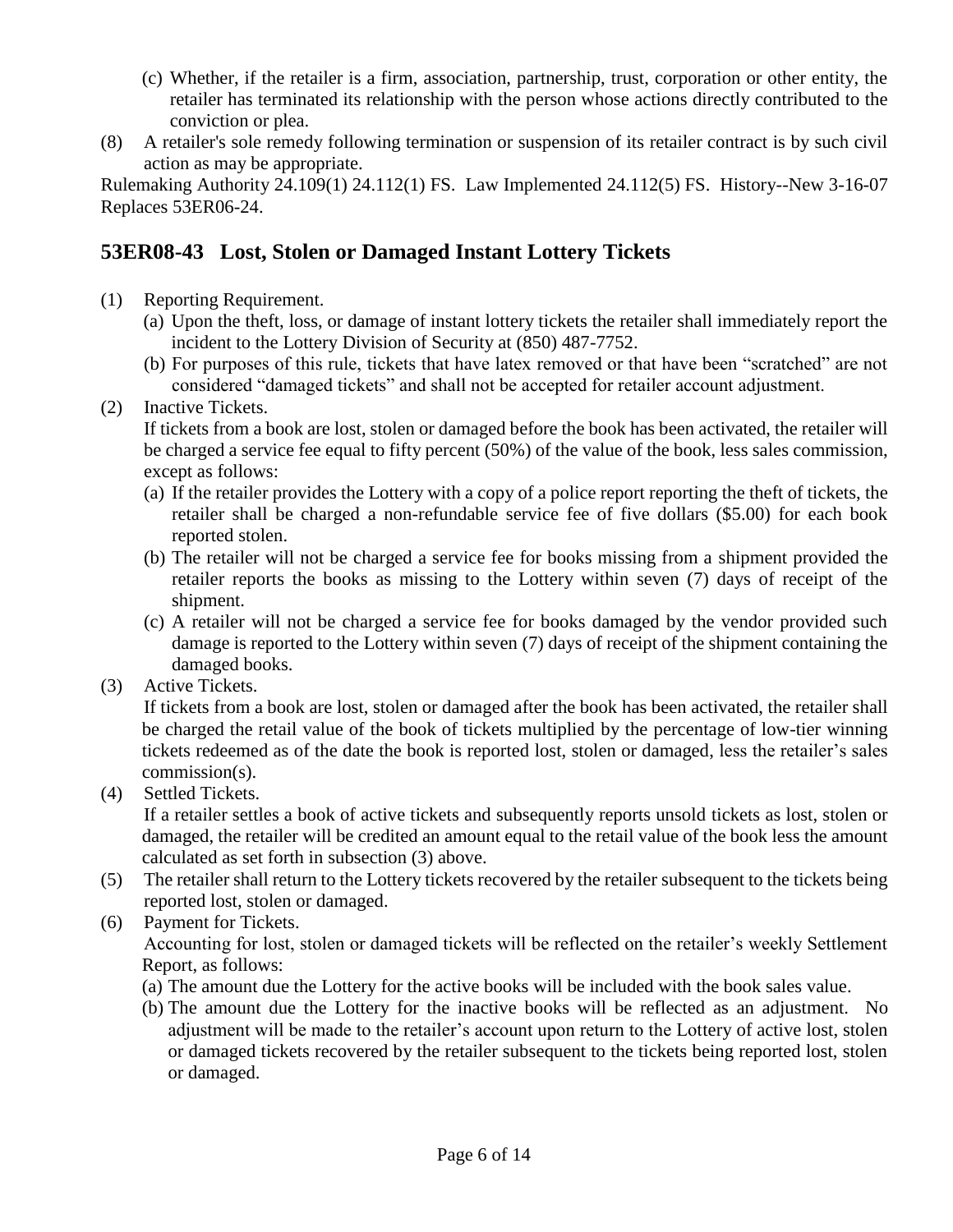- (7) In the event books of tickets are lost, stolen or damaged for reasons arising out of force majeure, the Florida Lottery reserves the right to waive the assessment of charges under this rule. In determining whether to waive an assessment, the Lottery will consider factors such as the number of previous occurrences of lost, stolen or damaged tickets by the retailer in question, if any; whether the retailer had taken precautions to prevent the occurrence of lost, stolen or damaged tickets; and whether the retailer had implemented loss prevention recommendations made by the Lottery prior to the occurrence of lost, stolen or damaged tickets. As used herein, "force majeure" shall include acts of God, action of the elements, fire, explosion, rationing, war, civil disturbance, or other similar occurrences.
- (8) This emergency rule replaces Emergency Rule 53ER07-16, Florida Administrative Code, effective July 1, 2008.

Rulemaking Authority 24.109(1), 24.105(9)(j), 24.112(1) FS. Law Implemented 24.112, 24.114 FS. History--New 7-1-08, Replaces 53ER07-16.

#### **53ER17-55 Retailer Accountability**

- (1) Ticket Accountability. Each retailer shall be accountable for all online terminal game lottery tickets generated, all Scratch-Off game lottery tickets (also known as instant game lottery tickets) accepted, and all funds collected by the retailer for the sale of lottery tickets. The term "online terminal game" shall include Draw games and Fast Play games.
	- (a) Online Terminal Game Lottery Ticket Accountability. Each retailer is liable to the Florida Lottery ("Lottery") for all online terminal game lottery tickets generated by any employee or representative of that retailer, less canceled online terminal game lottery tickets and online terminal game lottery tickets returned for adjustment credit. The adjustment credit criteria and procedures are set forth below.
		- 1. A retailer may receive a sales adjustment credit under the following circumstances:
			- a. The online terminal game lottery ticket did not print and the transaction is marked with an asterisk (\*) on the Transaction History Report; provided the retailer mails the online terminal game Transaction History Report to the Lottery within thirty (30) days of the transaction date; or
			- b. The online terminal game lottery ticket misprints or is miscut and the dollar amount is visible and provided the retailer mails the online terminal game lottery ticket to the Lottery within thirty (30) days of the transaction date.
		- 2. A retailer may also receive adjustment credit under the following circumstances provided the retailer reports the issue to the Lottery within two (2) hours of the sale; before the game closes for the next available draw; or before the end of the gaming day, whichever occurs first.
			- a. The online terminal game lottery ticket did not print and the transaction is not marked with an asterisk (\*) on the Transaction History Report;
			- b. The online terminal game lottery ticket misprints or is miscut and the dollar amount is not visible; or
			- c. The online terminal game lottery ticket cannot be canceled by the terminal but nothing appears to be wrong with the ticket and the ticket barcode will not scan.

For the circumstances set forth in sub-subparagraphs $(1)(a)2$ . b. and c. above, the retailer must mail the online terminal game lottery ticket to the Lottery within thirty (30) days of the transaction date.

- 3. The Lottery will approve adjustment credit requests submitted outside the reporting window for online terminal game lottery ticket transactions that occur during a documented system failure that impacts network communications and that is outside the retailer's control.
- 4. The mailing address for submission of sales adjustment documentation is: Florida Lottery, Games Administration, 250 Marriott Drive, Tallahassee, 32399-9939. Online terminal game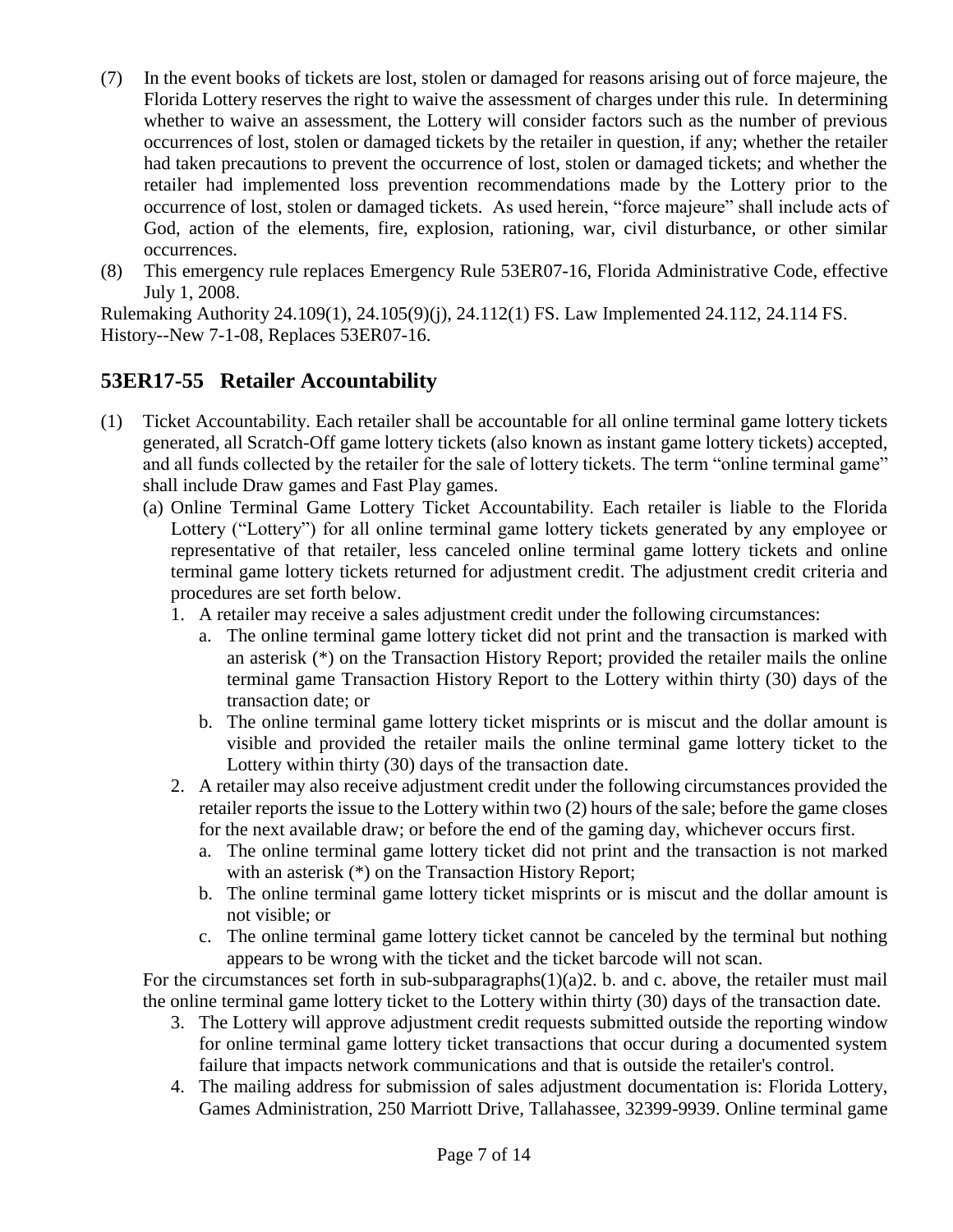lottery tickets submitted to the Florida Lottery for adjustment credit shall become the property of the Florida Lottery and shall not be returned to the retailer.

- (b) Scratch-Off Game Lottery Ticket Accountability. Retailers shall accept books of Scratch-Off game lottery tickets for sale on a consignment basis in accordance with the Lottery's inventory management system.
	- 1. A retailer may receive a sales adjustment credit under the following circumstances:
		- a. A ticket is miscut while dispensing from a vending machine and the ticket is not saleable. The play area on the front of the ticket must not be scratched off for credit to be considered. The retailer submitting the ticket for adjustment must be the owner of the book.
		- b. A ticket has a quality control issue such as non-scratchable latex.
	- 2. Scratch-Off game lottery tickets submitted to the Florida Lottery for adjustment credit shall become the property of the Florida Lottery and shall not be returned to the retailer.
	- 3. Books of Scratch-Off game lottery tickets accepted by a retailer shall be settled for payment by one of the following three methods:
		- a. Settlement by the retailer;
		- b. Automatic settlement to occur as established by the Lottery within a maximum of ninety (90) days after a book has been activated for sale or after ninety percent (90%) of lowtier prizes have been redeemed, whichever occurs first, except as set forth in section  $(2)(g)$ 3. below; or
		- c. Settlement of books no longer in the retailer's onsite inventory by a Lottery representative during inventory management.
	- 4. A complete inspection of all Scratch-Off game lottery ticket inventory will be conducted by a Lottery representative at least once per quarter. During such inventory, books in a "received" status on the inventory management system that are not physically present at the retail location will be reported as missing and the retailer will be charged fifty percent (50%) of the sales value of the book, less sales commission. Books in an "active" status on the inventory management system that are not physically present at the location will be settled.

#### (2) Financial Accountability.

- (a) Each retailer shall maintain an open commercial bank account for all amounts collected from ticket sales until such amounts have been collected by the Lottery. All amounts received by each retailer from the operation of the Lottery, less the amount retained as compensation for the sale and cashing of tickets and the amount paid out as prizes, shall be held in a bank account prior to collection by the Lottery on the designated day of collection.
- (b) The amount owed by a retailer to the Lottery will be electronically transferred from the retailer's bank account to the Lottery on a designated day each week. If the transfer is unsuccessful due to insufficient funds, a second attempt will automatically be made.
- (c) A retailer is authorized to use its commercial bank account or a separate commercial bank account for lottery purposes.
- (d) A retailer shall notify the Lottery of a change in its bank account at least six (6) days in advance of such change becoming effective.
- (e) A retailer shall maintain its bank account for a minimum of thirty (30) days after the termination date of its retailer contract.
- (f) Each retailer shall complete form DOL-103, Electronic Fund Transfer Authorization Form, revised 07/13 and return the form to the Lottery at the time of application or in advance of a bank account change. Form DOL-103 is incorporated herein by reference and may be obtained from the Florida Lottery's website at flalottery.com or by writing to the Florida Lottery, Retailer Contracting, 250 Marriott Drive, Tallahassee, Florida 32399-6573. The form authorizes the Lottery to debit or credit the retailer's bank account through electronic funds transfers.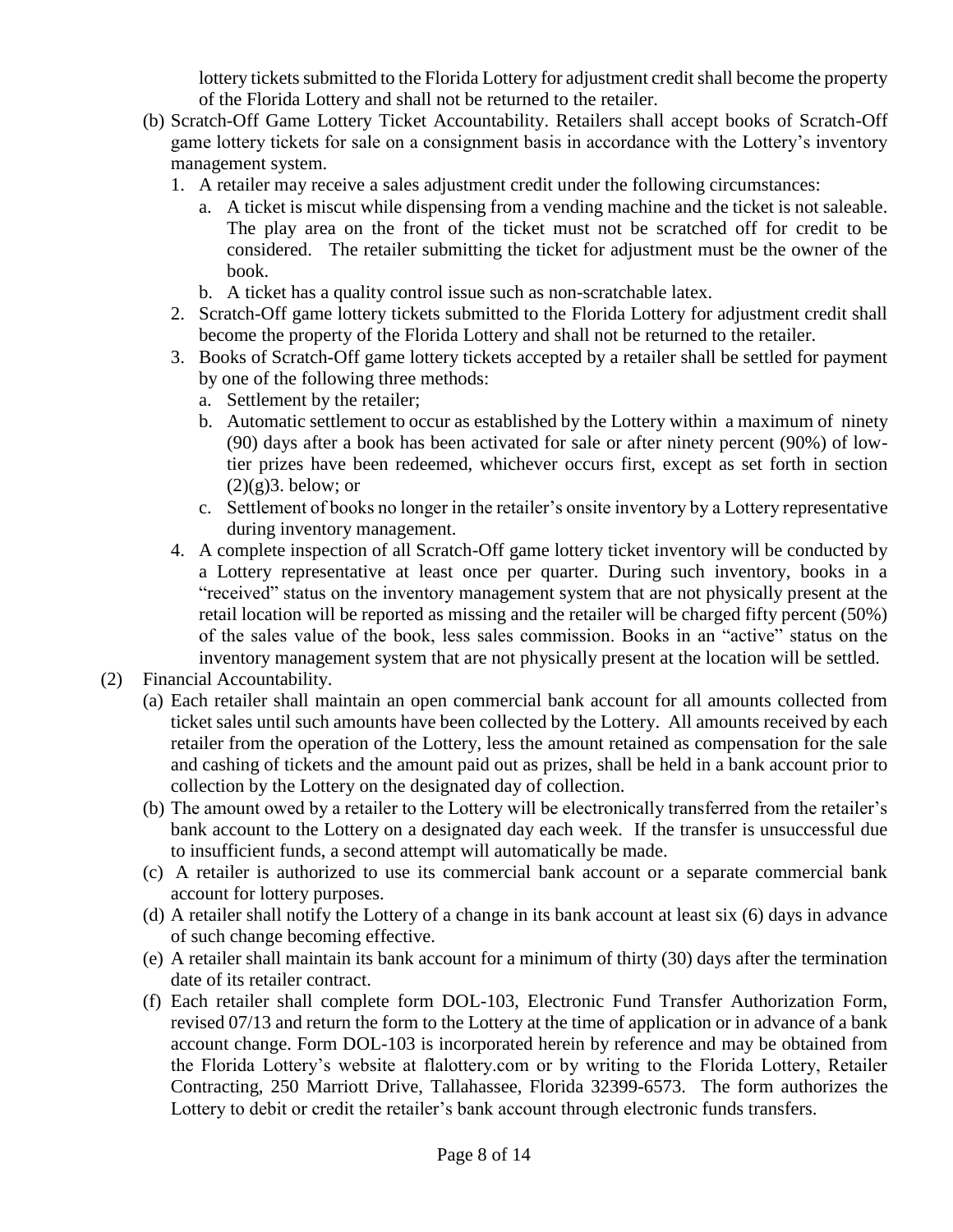- (g) The following procedures apply to Electronic Funds Transfer (EFT) delinquencies:
	- 1. For purposes of this rule, an Electronic Funds Transfer delinquency is defined as an unsuccessful attempt to electronically transfer funds from a retailer's bank account to the Lottery in payment of the retailer's weekly settlement activity. If both the first and second weekly attempts to transfer funds fail, the failures together shall count as only one delinquency.
	- 2. For all delinquencies the retailer's ability to sell online terminal game lottery tickets and order Scratch-Off game lottery tickets shall be suspended
	- 3. For a first or second delinquency in a twelve-month period, the retailer shall be required to pay the delinquency in full plus applicable service charges prior to reactivation of its ability to sell online terminal game lottery tickets and order Scratch-Off game lottery tickets. Upon the occurrence of a second delinquency, the automatic book settlement period established in sub-subparagraph  $(1)(b)3.b.,$  above, will be shortened to a timeframe established by the Lottery for a minimum of six (6) months. The retailer's collection activity will be reviewed during the first January or July occurring after the expiration of six months from the date of delinquency. If the retailer has incurred no additional delinquencies during that time, the automatic book settlement period will revert to the established pre-delinquency automatic book settlement period. If the retailer incurs additional delinquencies while in the shortened book settlement period and the retailer's contract is not terminated, the shortened book settlement period will remain in effect, and the retailer's account will be reviewed at the next scheduled review period.
	- 4. For a third delinquency in a twelve-month period, the retailer shall be required to pay the delinquency in full plus applicable service charges and post a certificate of deposit or performance bond with the Florida Lottery prior to reactivation of its ability to sell online terminal game lottery tickets and order Scratch-Off game lottery tickets. The amount of the security shall not exceed twice the retailer's average weekly ticket sales as determined by the Lottery.
	- 5. For a fourth delinquency in a twelve-month period, a review of the retailer account will be performed by the Lottery to determine if the retailer's contract will be terminated. In making its determination, the Lottery will review factors such as the retailer's Lottery accounts receivable transactions and Lottery sales history. If the retailer contract is not terminated and the amount of the retailer's posted security is less than the statutorily authorized maximum of twice the retailer's average weekly ticket sales, the Lottery will increase the amount of the required security to the maximum amount.
	- 6. The Lottery is authorized to terminate a retailer's contract prior to a fourth delinquency in a twelve-month period if the Lottery determines that such action is necessary in order to protect the state's financial interests.
	- 7. For purposes of calculating the number of delinquencies occurring in a twelve-month period, an unsuccessful transfer on the first weekly attempt will not be counted as a separate delinquency if the transfer on the second weekly attempt is successful.
	- 8. For each delinquency, the retailer shall be assessed a non-refundable service charge of fifteen dollars per incident or five percent of the amount due per incident, whichever is greater, up to a maximum of one hundred-fifty dollars. The Lottery will assess only one service fee to retailer chain accounts that use the same bank account for all stores. The assessed fee shall be five percent of the total amount due for all locations up to a maximum of one hundredfifty dollars. Payment of the delinquent settlement amount and any applicable service charges is due immediately from the retailer and prior to online terminal game sales and the ability to order Scratch-Off game lottery tickets being reinstated.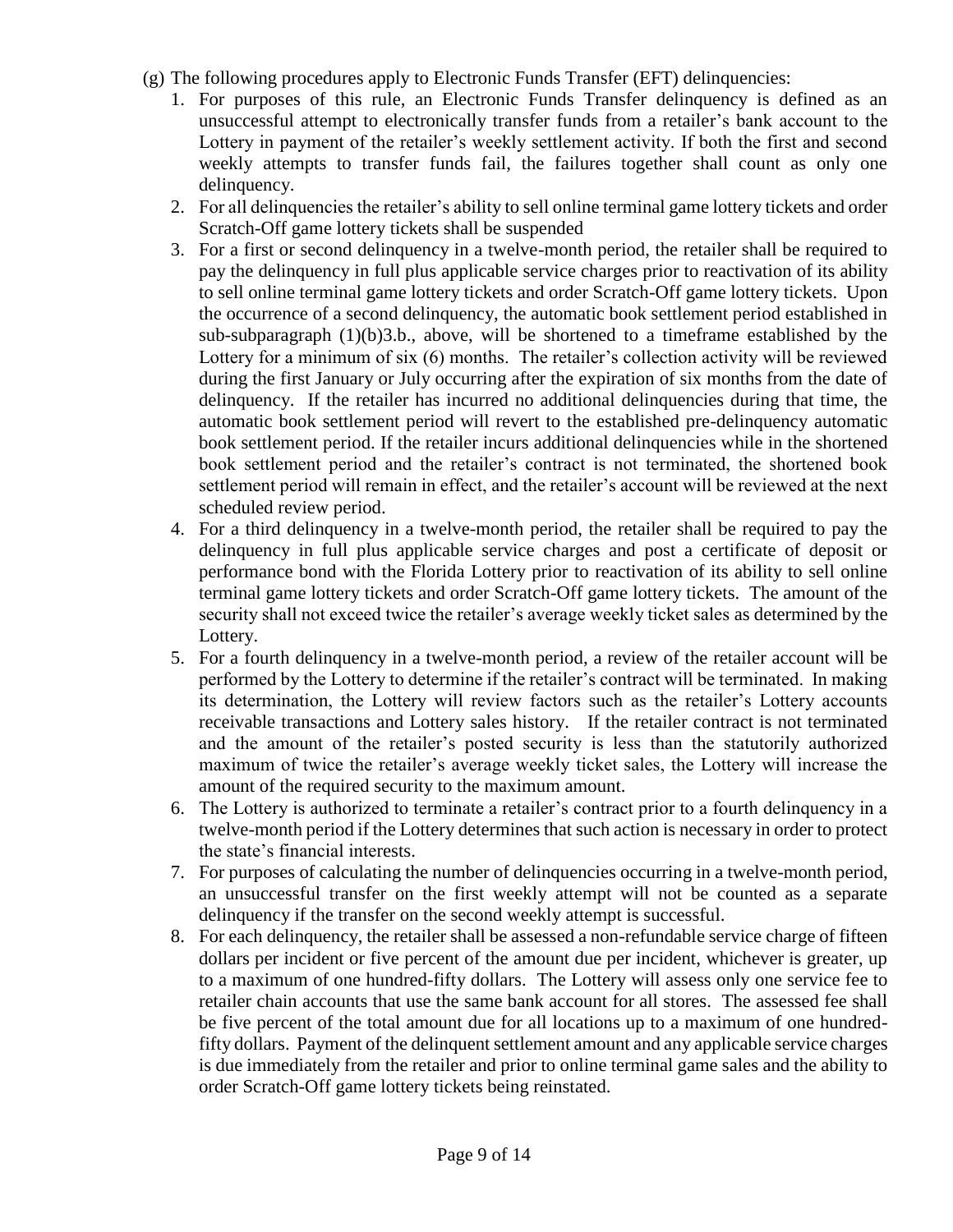- 9. An unsuccessful transfer on the first weekly attempt will not result in assessment of a service charge if the second weekly attempt is successful. Only one service charge will be assessed if both the first and second attempts are unsuccessful.
- 10. If the Lottery determines that it is in its best financial interest, taking into consideration factors such as the amount of the delinquency and the length of time the delinquency and/or service charges are outstanding, the Lottery district office will be instructed to settle the sold instant tickets and pick up any remaining instant ticket inventory. A retailer's access to computerized Lottery transactions will be limited to redeeming winning tickets and printing reports until Lottery Headquarters has received notification of payment in full.
- 11. To satisfy an EFT delinquency, the retailer may:
	- a. deposit a Cashier's check or money order made payable to the Florida Lottery into a specified Lottery bank account;
	- b. wire transfer the funds into a specified Lottery bank account; or
	- c. deliver a Cashier's check or money order to a Lottery office.
- 12. The Lottery will accept a prepayment for the settlement amount if the prepayment is received by the Lottery prior to 5:00 p.m., Eastern Time, on the day before the EFT would normally occur. A service charge will not be applied to the first three (3) prepayments made by a retailer in a twelve-month period, nor will the first three (3) prepayments be counted as a delinquency against the retailer; however, retailers who make more than three (3) prepayments in a twelve-month period will be assessed a service charge as described in subparagraph  $(2)(g)8$ . above for each additional prepayment. The Lottery will waive the service charge upon a showing of good cause by a retailer, e.g., the circumstances necessitating prepayment are attributable to the retailer's bank or to the Lottery. Failure by the Lottery to impose a service charge does not constitute a waiver of its right to impose a service charge for any subsequent prepayment.
- 13. The Lottery will actively pursue collection of all delinquencies that are not paid through the process described above.
- (3) The effective date of this emergency rule is September 1, 2017.
- (4) This emergency rule replaces Emergency Rule 53ER13-55, F.A.C.

Rulemaking Authority 24.109(1), 24.112(1) FS. Law Implemented 24.112(1),(11), 24.114 FS. History— New 9-1-17, Replaces 53ER13-55, F.A.C.

#### **53ER17-56 Sale of Lottery Tickets**

- (1) Sale of Lottery Tickets- General Provisions.
	- (a) Retailers shall sell only lottery tickets of the Florida Lottery ("Lottery") and no other state or national lottery tickets, except as may be expressly authorized by the Florida Lottery.
	- (b) Retailers are prohibited from selling lottery tickets to anyone under the age of eighteen.
	- (c)Retailers shall sell lottery tickets during the retailer's normal business hours, unless otherwise authorized by the Lottery.
	- (d) Retailers may not sell tickets at any price other than that established by the Lottery.
	- (e) No person or entity other than the Florida Lottery, an active contracted Lottery retailer or employee acting on behalf of the retailer may sell lottery tickets.
	- (f) Delivery of lottery tickets or ticket stock to a retailer shall be made only by an authorized Lottery representative. Without prior Lottery approval, a retailer shall not accept lottery tickets to be sold from another retailer or anyone except an authorized Lottery representative.
	- $(g)$  All ticket sales shall be final, except as provided in paragraph  $(2)(e)$  below.
	- (h) A retailer shall sell lottery tickets only at the authorized location stated on its Certificate of Authority.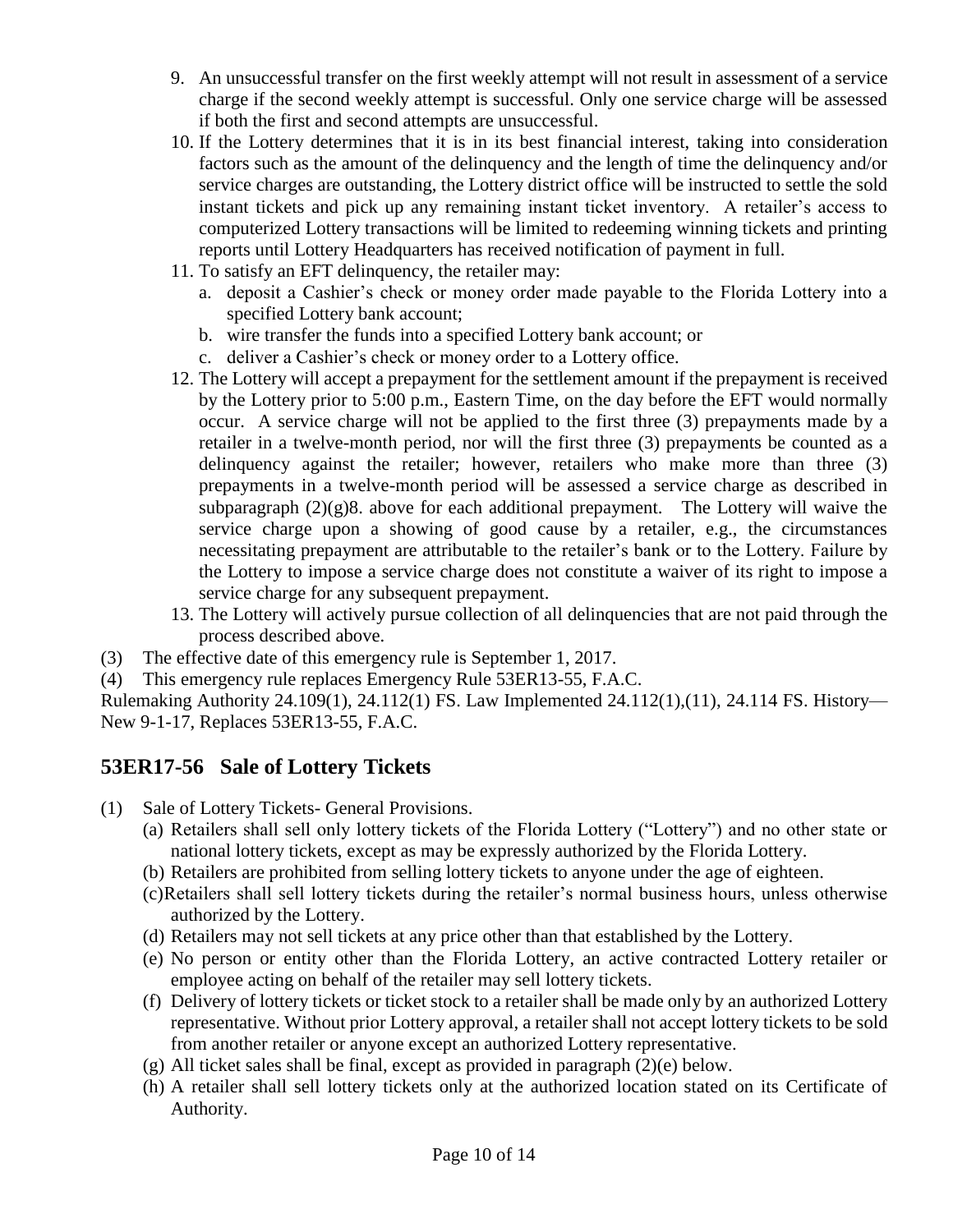- (2) Online Terminal Games- Entry of Plays, Sale Restriction and Ticket Cancelation. For purposes of this rule, the term "online terminal games" shall include Draw games and Fast Play games.
	- (a) Online terminal game play slips must be hand-marked by the player in blue or black ink or pencil. Retailers shall not accept facsimiles of play slips, copies of play slips, or other materials that are inserted into the terminal's play slip reader that are not printed or approved by the Lottery.
	- (b) Retailers shall not permit any device to be connected to a lottery terminal to enter plays for online terminal games, except as specifically approved in writing, in advance, by the Lottery.
	- (c) For Draw game purchases, a retailer may process a player's play slip specific to the desired Draw game or may manually enter the player's desired selections. Players may process a Lottery approved Draw game play slip through a Lottery full service vending machine, if a full service vending machine is available at the retailer location.
	- (d) Draw game lottery tickets shall not be sold after the close of game for the specific drawing for which they were designated. The time of close of game for each Draw game is set forth in the rule for that game. A copy of the current Draw game rules may be obtained from the Florida Lottery, Office of the General Counsel, 250 Marriott Drive, Tallahassee, Florida 32399-4011.
	- (e) A retailer shall make a good faith effort to cancel a cancelable Draw game lottery ticket upon the request of a player if the request is made within the cancelation period established by the Lottery. A retailer is not required to cancel a Draw game lottery ticket produced upon request of the player by the quick pick method of number selection.
	- (f) For Fast Play game purchases, a retailer may print a Fast Play game ticket at the time a request is made by the player or process a barcode found on game supporting marketing materials such as tear pads, game brochures, or Lottery emails or coupons. Additionally, Fast Play play slips may be supplied to the retailer to support a specific Fast Play game as determined by the Lottery. In such case, Fast Play play slips may only be processed through a retailer terminal and not through a full service vending machine.
	- (g) Fast Play tickets are not cancelable by a retailer.
- (3) Scratch-Off Games- Activation Requirement and Sale Restriction.
	- (a) Each book of Scratch-Off game lottery tickets (also known as instant game lottery tickets) shall be activated prior to any tickets from the book being sold.
	- (b) Scratch-Off lottery tickets for a particular game shall not be sold after the announced official end-of-game date of the respective Scratch-Off game.
- (4) The effective date of this emergency rule is September 1, 2017.
- (5) This emergency rule replaces Emergency Rule 53ER05-15, F.A.C.

Rulemaking Authority 24.109(1), 24.112(1), 24.105(9)(h) FS. Law Implemented 24.112(7), 24.105(9)(h)

FS. History—New 9-1-17, Replaces 53ER05-15, F.A.C

#### **53ER12-11 Payment of Prizes by Retailers**

- (1) A retailer shall pay all winning lottery tickets valued at less than \$600 that are validated through the retailer's terminal.
- (2) A retailer shall ensure that sufficient funds are available by cash, check, or money order before validating any ticket to pay a prize.
- (3) A player who submits a ticket valued at less than \$600 to the Florida Lottery for payment that has been validated by a retailer will be instructed to return to the same retailer to receive payment. In such case, the Lottery will return the validated ticket to the player.
- (4) A retailer shall pay any winning ticket of \$50 or less in cash unless:
	- (a) It is impossible or impracticable to do so due to a company or store policy that for safety or security reasons, limits the amount of cash available to the clerk; or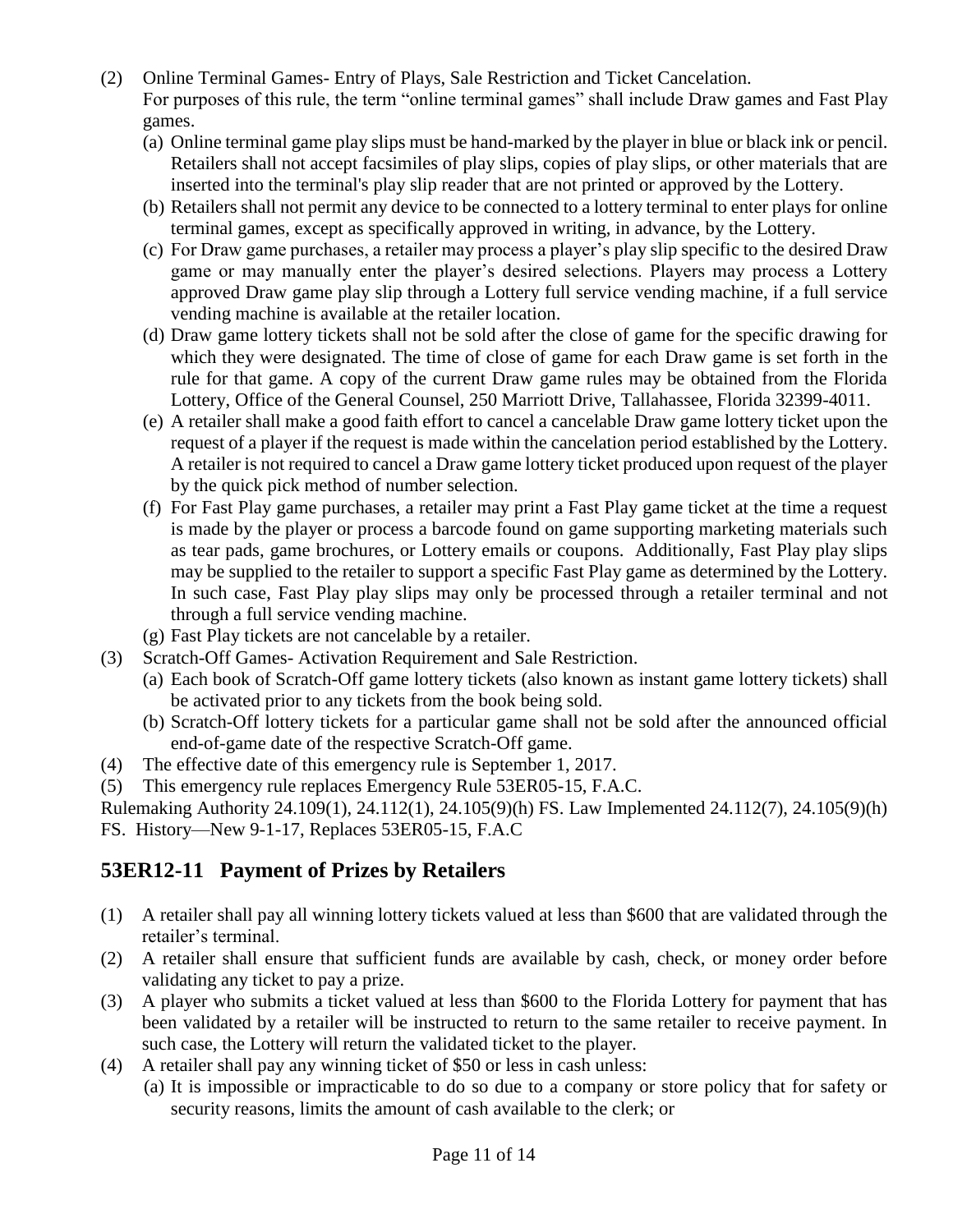- (b) It is impossible or impracticable to do so due to an applicable local government ordinance that limits the amount of cash available to the clerk. In such event, the retailer shall pay as much in cash as is possible and the remainder by check or money order.
- (5) A retailer shall pay any winning ticket exceeding \$50 but less than \$600 by cash, check, or money order.
- (6) If a retailer validates a ticket valued at \$600 or more, the retailer shall provide the player with the original ticket, the continuation ticket, if one was issued, and the player claim instructions ticket produced by the retailer terminal. The retailer shall instruct the claimant to submit a claim to the Florida Lottery for prizes of \$600 or more or when any dispute arises regarding the amount or validity of an apparent winning ticket or when an apparent winning ticket will not validate using the terminal.
- (7) A retailer shall be held responsible for and will not receive credit for any prize paid for a ticket that was not a winner or that was recorded in the gaming system as paid by another retailer.
- (8) A retailer shall not pay any winning ticket of \$600 or more. A retailer who violates this subsection and fails to furnish to the Lottery the complete name, address and tax identification number of the player to whom payment was made so that the Lottery can file a Form W-2G, shall be charged backup withholding pursuant to Internal Revenue Service (IRS) regulations, as well as a non-refundable \$50 service charge to offset any penalties and interest imposed by the IRS. If the IRS imposes penalties and interest in excess of \$50, the retailer's account will be adjusted in the amount of any excess. The Lottery is authorized to reimburse the retailer only upon receipt of documentation establishing that the ticket was paid in full and a determination that no fraud or other violation has been committed.
- (9) A retailer shall not charge players a fee for the service of redeeming winning lottery tickets. This prohibition includes charging a fee for payment of a prize by money order when that is the only method of prize payment made available by the retailer.
- (10) If a retailer violates any provision of this rule, the retailer shall be subject to suspension or termination in accordance with rules of the Florida Lottery governing suspension and termination of retailer contracts. A copy of the current rule can be obtained from the Florida Lottery, Office of the General Counsel, 250 Marriott Drive, Tallahassee, Florida 32399-4011.

(11) This emergency rule replaces Emergency Rules 53ER05-20, Florida Administrative Code. Rulemaking Authority 24.105(9)(e), 24.109(1), 24.112(1), 24.115(1) FS. Law Implemented 24.112(1), 24.115 FS. History--New 1-23-12 Replaces 53ER05-20.

#### **53ER13-46 Retailer Compensation**

- (1) Sales Commission. Retailers shall be paid a sales commission of five percent on the purchase price of each instant and on-line ticket sold by them or issued as a prize in accordance with these rules, unless a different compensation structure is contractually agreed upon by the Lottery and a retailer. The number of instant tickets sold or issued as prizes will be determined by full or partial book settlements.
- (2) Cashing Commission. Retailers shall be paid a one percent cashing commission on the value of each lottery ticket with a prize value less than \$600 cashed by them. As used herein, "cashing" shall mean a transaction wherein a retailer validates a ticket and pays a prize either by cash, check, money order, or by issuance of a free ticket(s), and the Lottery processes the paid ticket for credit to the retailer. Free tickets shall be valued at their retail sales price.
- (3) The Lottery is authorized to conduct retailer incentive promotions in which additional compensation is provided to retailers as bonus commissions.
- (4) Sales and cashing commissions earned by a retailer will be reflected on the retailer's weekly Settlement Report. Bonus commissions earned by a retailer will be reflected on the retailer's weekly Settlement Report or will be paid by check.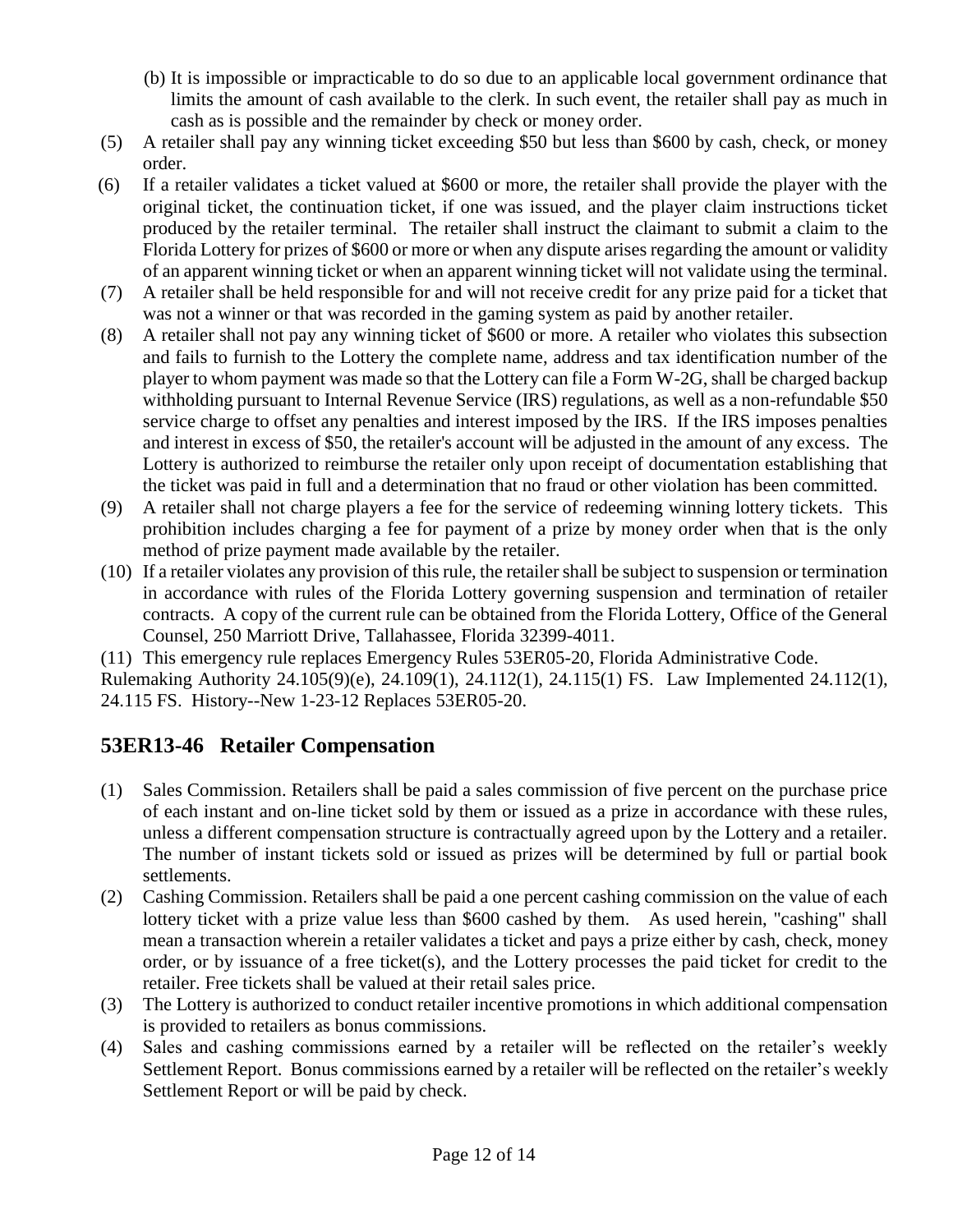- (5) Sales commissions, including bonus commissions, paid to retailers for instant ticket sales shall be reversed by the Florida Lottery if settled tickets are subsequently unsettled and returned to the Lottery.
- (6) Sales, cashing and bonus commissions will be considered compensation to the retailer for Internal Revenue Service purposes.
- (7) No retailer or employee of a retailer shall request or accept compensation for the performance of duties authorized pursuant to the retailer's contract, other than the compensation stated in the retailer's contract and these rules. This prohibition includes, but is not limited to, the redemption of winning tickets. A retailer shall not charge a fee for payment of a prize by money order when that is the only method of prize payment made available by the retailer.

(8) This emergency rule replaces Emergency Rules 53ER05-14, Florida Administrative Code.

Rulemaking Authority 24.105(9)(i), 24.109(1) FS. Law Implemented 24.105(9)(i) FS. History—New 7- 5-13 Replaces 53ER05-14.

#### **53ER07-18 Retailer Responsibilities**

- (1) The Lottery shall contract with specified retailers to sell lottery tickets.
- (2) All equipment provided to the retailer by the Lottery or its vendors shall remain the property of the Lottery or its vendors, and retailers shall acquire no interest whatsoever in the equipment.
- (3) The retailer shall meet the training standards established by the Lottery relating to operation of the terminal and the sale of lottery products.
- (4) Retailers shall be responsible for meeting terminal installation requirements as specified by the Lottery, including but not limited to, electrical circuitry; telephone line and equipment; counter, roof and building space; and conduit, if applicable.
- (5) Retailers shall provide a minimum amount of space as determined by the Lottery at the location of the terminal for proper ventilation, maintenance, and material loading and removing.
- (6) Retailers shall pay a weekly service charge as determined by the Lottery, taking into consideration factors such as salary costs, travel costs, the cost of materials, and associated administrative expenses. A retailer will not be assessed a service charge for promotional or additional terminals.
- (7) Retailers shall pay all electrical utility charges in connection with operation of the terminal.
- (8) Retailers shall use due diligence and care when operating the terminal and shall immediately notify the Lottery's designated hotline of any network communication problem or terminal malfunction.
- (9) Retailers shall provide access to Lottery equipment to Lottery or vendor personnel presenting proper identification.
- (10) Retailers shall be responsible for the physical security of the terminal and other Lottery equipment.
- (11) The Lottery will review occurrences of negligent or intentional damage to terminal(s) and other Lottery equipment by retailer or its employees and determine whether to recover the cost of such damages by considering factors such as the remedial steps, if any, taken by the retailer to prevent such occurrences in the future.
- (12) Retailers shall not attempt to perform any mechanical or electrical maintenance or repairs on the terminal or other Lottery equipment except as authorized by the Lottery or its vendors.
- (13) Retailers shall replenish ticket stock and clear paper jams as required on the terminal and/or terminal printer.
- (14) Retailers shall provide a space for the playstation provided by the Lottery at a location approved by the Lottery. In determining whether to approve a location, the Lottery will seek to optimize the promotional value and player convenience to be derived from the playstation, also considering such factors such as the retailer's floor plan and customer traffic flow. Retailers shall maintain an adequate supply of pencils, play slips, claim forms and brochures, for use by players as provided by the Lottery or authorized vendor. Retailer shall display and maintain in prominent locations point of